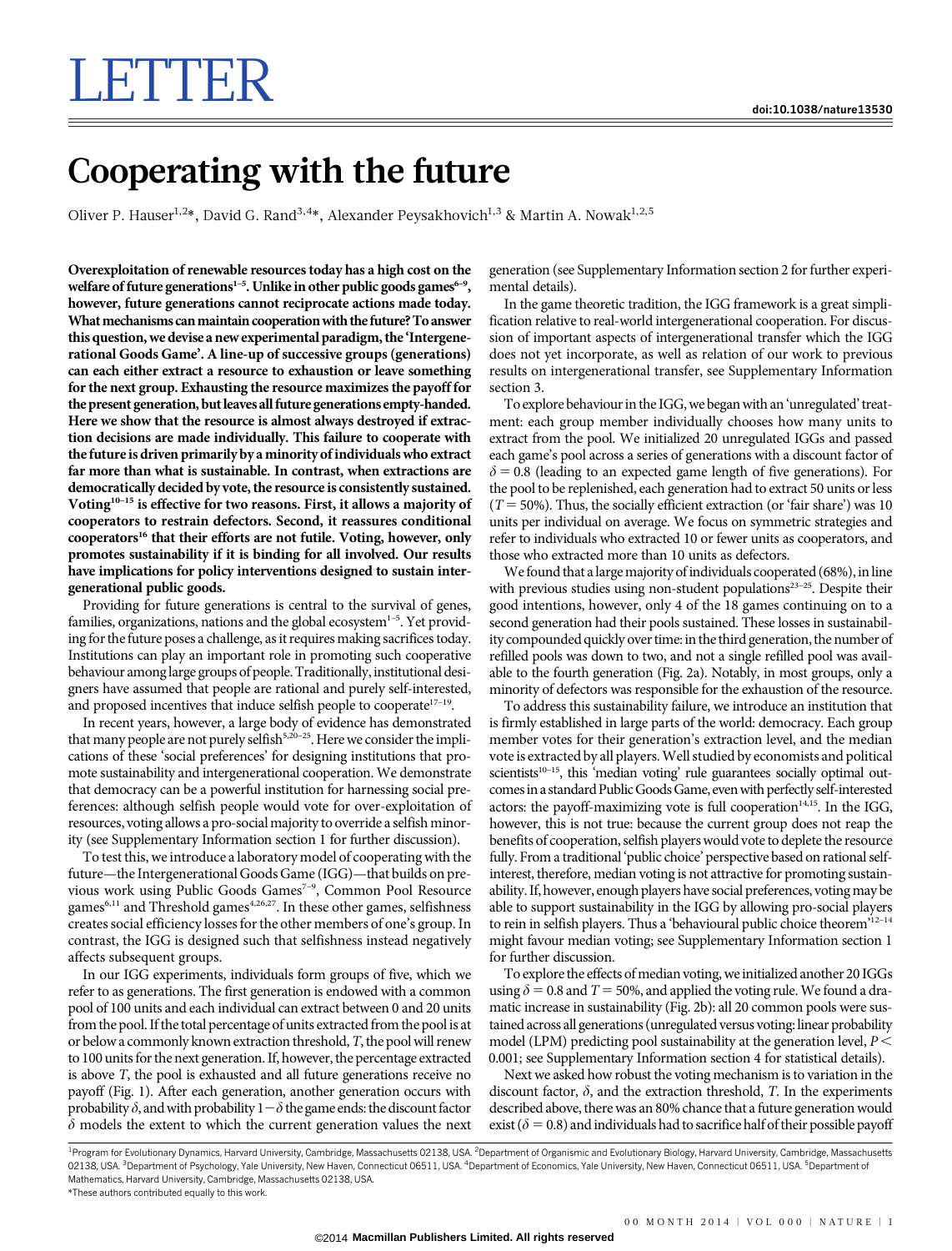RESEARCH LETTER



Figure 1 | An illustration of the Intergenerational Game (IGG). In each generation, a group of 5 people makes a decision (individually or according to an institutional rule) about their level of extraction from a common resource. a, If Generation 1's extractions do not violate the commonly known threshold, the resource refills and the same dilemma is presented to Generation 2. After each generation, another generation occurs with probability  $\delta$ . **b**, If at any point the threshold requirement is not met, the resource does not renew and future generations receive no payoff. Maximal social welfare is achieved if no generation ever violates the threshold requirement by extracting too much from the common resource.

to extract a 'fair share' ( $T = 50\%$ ). To assess robustness, we examined the effectiveness of voting in two treatments using lower  $\delta$  values ( $\delta$  = 0.7 and  $\delta$  = 0.6, creating fewer future generations), and two other treatments using lower T values ( $T = 40\%$  and  $T = 30\%$ , leading to a higher cost of cooperation). Each treatment again started with 20 pools.

We found that voting remained largely effective in promoting sustainability under these more adverse conditions (Fig. 2c). Although sustainability did vary significantly with  $\delta$  (LPM, P = 0.037) and T (LPM, P < 0.001), the size of these effects was relatively small: decreasing  $\delta$  or T by 0.1 decreases the probability of a pool being sustained by 4.6% or 14.6%, respectively. Moreover, under all conditions tested, voting led to much higher levels of sustainability than the original unregulated IGG (LPM,  $P < 0.001$  for all comparisons).

The success of voting is driven by two factors. First, the decisionmaking power differsin the voting and unregulated institutions (Fig. 3a). In the voting institution, a majority of three cooperators who propose 10 unit extractions can overrule two defectors who propose 20 units. In contrast, if decisions are made at the individual level, a single defector can tip the balance of a group. In other words, voting allows a majority of cooperators to restrain a minority of defectors.

The second reason for the success of voting pertains to the psychology of social preferences. Median voting addresses the fears of players who care about future generations but worry that others (now or later) will exhaust the pool (that is, future-oriented 'conditional cooperators'16): as the outcome of the vote is applied to all players, everyone within a generation receives the same payoff and no one risks feeling like they have been taken advantage of. This, in turn, further increases the probability that a cooperative majority is formed and the pool is sustained, both in the current generation and in the future. Figure 3b is consistent with this assessment: the fraction of cooperators was 20% larger under voting than unregulated (LPM,  $P < 0.001$ ).

Both of these factors predict that voting is only successful if everyone is bound by the outcome: a partial implementation<sup>15</sup> provides an opportunity both for defectors to derail sustainability, and for potential cooperators to switch to defection out of fear that others will over-exploit.

We test this prediction by introducing a 'partial voting' treatment (another 20 pools, again using  $\delta = 0.8$  and  $T = 50\%$ ). Three of the five people in each generation are bound by the decision of a median vote among themselves. The other two people are not informed of the vote's outcome, and decide freely how much to extract. The sum of all five extractions is then compared to the extraction threshold T.



Figure 2 | Solving the (intergenerational) 'tragedy of the commons' through an institutional design. a, When decisions are made at the individual level, the availability of the common pools drastically decreases over time;  $n = 480$ . b, The introduction of a democratic voting institution strikingly improves sustainability;  $n = 370$ . c, Decreasing the discount factor from  $\delta = 0.8$  to  $\delta$  = 0.7 (*n* = 355) or  $\delta$  = 0.6 (*n* = 305) while holding *T* = 50%, or the extraction threshold from  $T = 50\%$  to  $T = 40\%$  ( $n = 600$ ) or  $T = 30\%$  ( $n = 460$ ) while holding  $\delta$  = 0.8, increases the temptation to defect. Nonetheless, much less is extracted under median voting compared to the unregulated baseline. Error bars indicate standard errors of the mean.

As predicted, the partial voting institution was significantly less successful than the full voting institution (Fig. 4a, LPM,  $P < 0.001$ ). This point was supported by bootstrapping simulations: of 10,000 pools created by randomly sampling participant decisions each generation, only 1.5% of available pools were sustained after 15 generations under partial voting, compared to 84% under full voting; see Extended Data Fig. 1 and Supplementary Information section 5 for details. We conclude that, for voting to effectively manage sustainability, it must be binding for all decision-makers.

In this paper, we have introduced a new laboratory model for cooperation across generations, the Intergenerational Goods Game (IGG). We have shown that in the absence of regulation, a minority of selfish players consistently deplete available resources. By implementing median voting, however, this negative outcome can be prevented—but only if all players are bound by the outcome of the vote. Votes that are only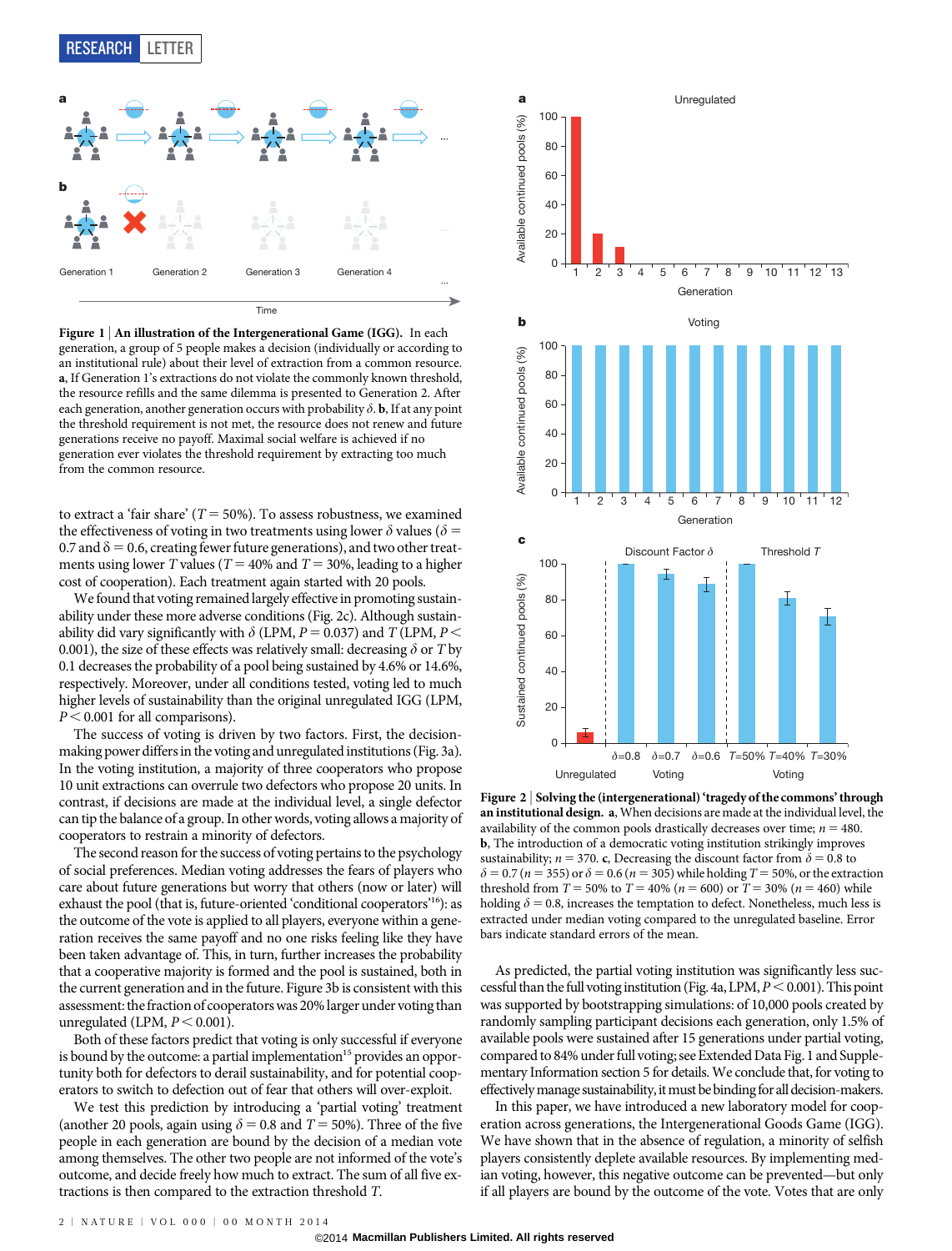

Figure 3 <sup>|</sup> The voting institution is robust to extreme decision-makers and thereby increases cooperative behaviour. a, The pivotal decision-maker in the voting institution is different from the unregulated institution. For instance, assume that  $T = 50\%$  and that a cooperator and a defector always extract 10 and 20 units, respectively. The unregulated institution is vulnerable to extreme

decision-makers, whereas the voting institution is robust to a minority of defectors. This, in turn, bolsters the decision of those who are predisposed towards cooperation but fear to be exploited (for example, future-oriented 'conditional cooperators'). b, This leads to an increase of cooperators in the voting institution ( $n = 370$ ) over the unregulated institution ( $n = 480$ ).

partially binding, such as the international Kyoto protocol, have little power.

More generally, our results emphasize the importance of institutional designers moving away from the assumption of universal self-interest. We extend the 'behavioural public choice theorem'<sup>12-14</sup> by demonstrating how voting can allow a majority of pro-social individuals to override a purely selfish minority, leading to costly group-level cooperation with future generations. Real-world data are consistent with this suggestion: countries that are more democratic also have more sustainable energy policies (combining data for 128 countries from The Economist Democracy Index and World Energy's Energy Sustainability Index,  $P < 0.001$ ,  $R^2$  = 0.36; robust to controlling for GDP, Gini index, population size, literacy rate, unemployment rate, life expectancy and level of corruption; see Extended Data Fig. 2 and Supplementary Information section 6 for details). Policy makers can do much to promote the public good by using a behavioural approach that is informed by a more accurate understanding of human psychology14,28–30. Many citizens are ready to sacrifice for the greater good. We just need institutions that help them do so.



Figure 4 <sup>|</sup> Voting must be binding for all players in order to achieve high levels of sustainability. a, In a partially implemented voting institution  $(n = 495)$ , three of the individuals are bound to a vote while the other two can extract at will. A partially implemented voting institution is not robust to a minority of defectors and also cannot reassure conditional cooperators. Thus, partial voting fails to lead to sustainable outcomes. b, Three real sets of decisions from our data demonstrate a consequence of the pivotal extractor outside the voting group.

Online Content Methods, along with any additional Extended Data display items and Source Data, are available in the [online version of the paper](www.nature.com/doifinder/10.1038/nature13530); references unique to these sections appear only in the online paper.

## Received 6 May 2013; accepted 27 May 2014. Published online 25 June 2014.

- 1. Hardin, G. The tragedy of the commons. Science 162, 1243–1248 (1968).<br>2. Ostrom. E. Governing the Commons: The Evolution of Institutions For Collective
- Ostrom, E. Governing the Commons: The Evolution of Institutions For Collective Action (Cambridge Univ. Press, 1990).
- 3. Levin, S. A. Fragile Dominion: Complexity and the Commons (Basic Books, 2000).
- 4. Milinski, M., Semmann, D., Krambeck, H. J. & Marotzke, J. Stabilizing the Earth's climate is not a losing game: supporting evidence from public goods experiments. Proc. Natl Acad. Sci. USA 103, 3994-3998 (2006).
- 5. Wade-Benzoni, K. A. & Tost, L. P. The egoism and altruism of intergenerational behavior. Pers. Soc. Psychol. Rev. 13, 165-193 (2009).
- 6. Ostrom, E., Walker, J. & Gardner, R. Covenants with and without a sword: selfgovernance is possible. Am. Polit. Sci. Rev. 86, 404–417 (1992).
- 7. Milinski, M., Semmann, D., Bakker, T. C. M. & Krambeck, H.-J. Cooperation through indirect reciprocity: image scoring or standing strategy? Proc. R. Soc. Lond. B 268, 2495–2501 (2001).
- 8. Fehr, E. & Gächter, S. Altruistic punishment in humans. Nature 415, 137-140 (2002). 9. Rand, D. G., Dreber, A., Ellingsen, T., Fudenberg, D. & Nowak, M. A. Positive
- interactions promote public cooperation. Science 325, 1272–1275 (2009).
- 10. Holcombe, R. G. The median voter model in public choice theory. Public Choice 61, 115–125 (1989).
- 11. Walker, J. M., Gardner, R., Herr, A. & Ostrom, E. Collective choice in the commons: experimental results on proposed allocation rules and votes. Econ. J. 110, 212–234 (2000).
- 12. Ertan, A., Page, T. & Putterman, L. Who to punish? Individual decisions and majority rule in mitigating the free rider problem. Eur. Econ. Rev. 53, 495-511 (2009).
- 13. Putterman, L., Tyran, J.-R. & Kamei, K. Public goods and voting on formal sanction schemes. J. Public Econ. 95, 1213-1222 (2011).
- 14. Kamei, K., Putterman, L. & Tyran, J.-R. State or nature? Formal vs. informal sanctioning in the voluntary provision of public goods. Exp. Econ.[http://dx.doi.org/](http://dx.doi.org/10.1007/s10683-014-9405-0) [10.1007/s10683-014-9405-0](http://dx.doi.org/10.1007/s10683-014-9405-0) (2014).
- 15. Bernard, M., Dreber, A., Strimling, P. & Eriksson, K. The subgroup problem: When can binding voting on extractions from a common pool resource overcome the tragedy of the commons? J. Econ. Behav. Organ. 91, 122-130 (2013)
- 16. Fischbacher, U., Gächter, S. & Fehr, E. Are people conditionally cooperative?
- Evidence from a public goods experiment. Econ. Lett. 71, 397–404 (2001).
- 17. Coase, R. H. The problem of social cost. J. Law Econ. 3, 1-44 (1960).
- 18. Mueller, D. C. Public Choice (Cambridge Univ. Press, 1979).<br>19. Williamson. O. E. The Economic Institutions of Capitalism (Sim
- Williamson, O. E. The Economic Institutions of Capitalism (Simon & Schuster, 1985).
- 20. Forsythe, R., Horowitz, J. L., Savin, N. E. & Sefton, M. Fairness in simple bargaining games. Games Econ. Behav. 6, 347-369 (1994).
- Camerer, C. F. Behavioral Game Theory: Experiments in Strategic Interaction (Princeton Univ. Press, 2003).
- 22. Charness, G. & Rabin, M. Understanding social preferences with simple tests. Q. J. Econ. 117, 817–869 (2002).
- 23. Fosgaard, T., Hansen, L. G. & Wengström, E. Framing and misperceptions in a public good experiment. Working paper 2011/11. (Institute for Food and Resource Economics, 2011).
- 24. Amir, O., Rand, D. G. & Gal, Y. K. Economic games on the internet: the effect of \$1 stakes. PLoS ONE 7, e31461 (2012).
- 25. Rand, D. G., Greene, J. D. & Nowak, M. A. Spontaneous giving and calculated greed. Nature 489, 427–430 (2012).
- 26. Jacquet, J. et al. Intra-and intergenerational discounting in the climate game. Nature Climate Change 3, 1025–1028 (2013).
- 27. Cadsby, C. B. & Maynes, E. Gender and free riding in a threshold public goods game: experimental evidence. J. Econ. Behav. Organ. 34, 603-620 (1998).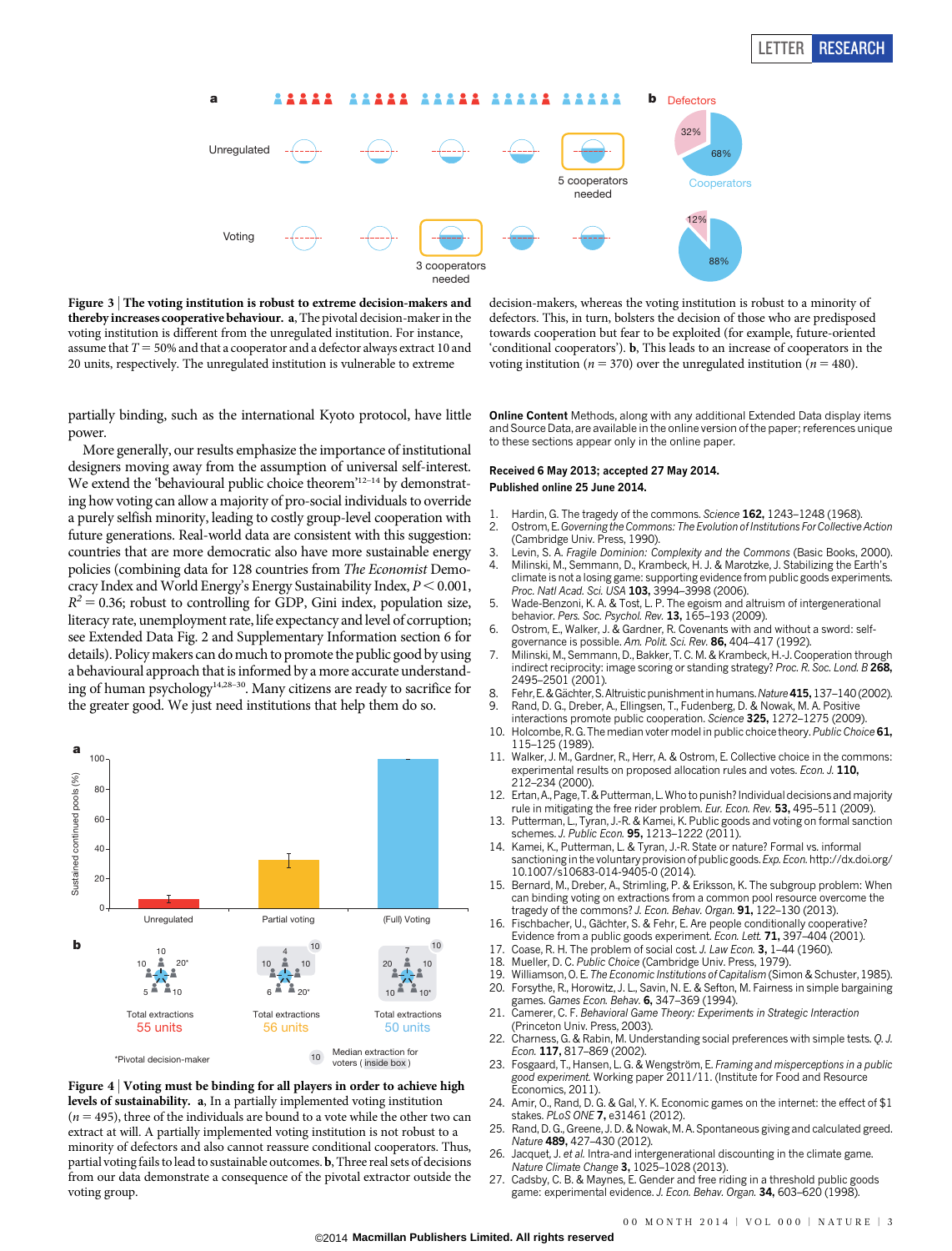

- 28. Oullier, O. Behavioural insights are vital to policy-making. Nature 501, 463 (2013).
- 29. Benkler, Y. The Penguin and the Leviathan: How Cooperation Triumphs Over Selfinterest (Random House, 2011).
- 30. Haynes, L., Service, O., Goldacre, B. & Torgerson, D. Test, learn, adapt: developing public policy with randomised controlled trials. UK Cabinet Office Behavioural Insights Team<http://dx.doi.org/10.2139/ssrn.2131581> (2012).

Supplementary Information is available in the [online version of the paper.](www.nature.com/doifinder/10.1038/nature13530)

**Acknowledgements** We thank A. Dreber for discussion and three anonymous<br>reviewers for helpful feedback. Financial support from the Department of Organismic

and Evolutionary Biology at Harvard, the Harvard Office for Sustainability and the John Templeton Foundation is gratefully acknowledged.

Author Contributions O.P.H., D.G.R., A.P. and M.A.N. designed and performed the experiments, analysed the data and wrote the paper.

Author Information Reprints and permissions information is available at <www.nature.com/reprints>. The authors declare no competing financial interests. Readers are welcome to comment on the [online version of the paper.](www.nature.com/doifinder/10.1038/nature13530) Correspondence and requests for materials should be addressed to M.A.N. [\(martin\\_nowak@harvard.edu\).](mailto:martin_nowak@harvard.edu)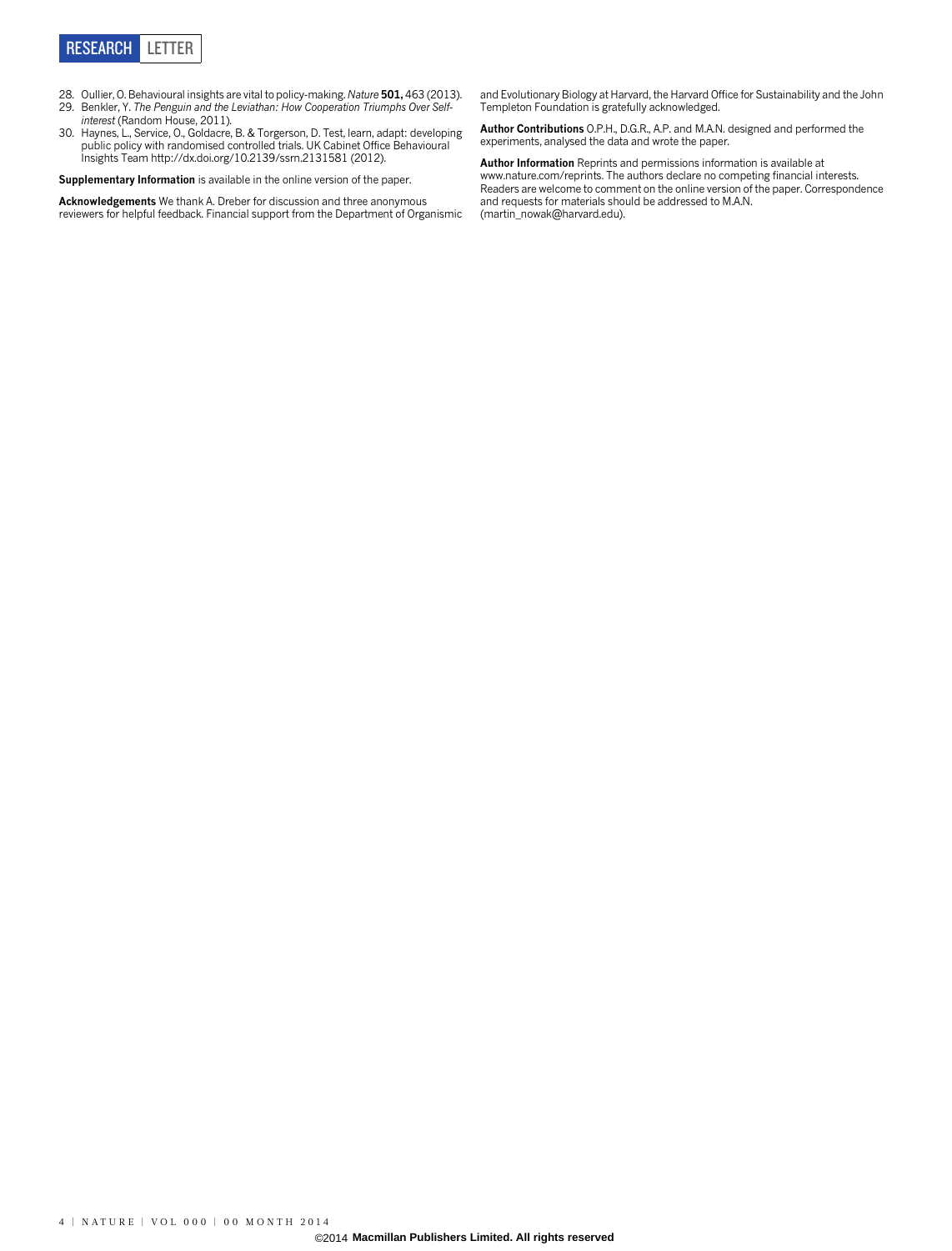

Extended Data Figure 1 <sup>|</sup> Bootstrapping simulations demonstrate the robustness of full voting and the failure of partial voting. We address sources of noise in the sequence of events that occurred in our experiment by conducting a set of computer simulations using the data generated by our participants. We randomly sample (with replacement) a series of generations of participant decisions, and calculate the fraction of those generations in which the pool was refilled. For each condition, we simulate 10,000 pools (or 1,000,000

pools if  $\delta$  < 0.8) for 15 generations.  ${\bf a},$  Simulated data for the unregulated, full voting and partial voting conditions show that full voting is by far the most successful at sustaining the pool. **b**, Simulated data for the  $T = 40\%, T = 30\%,$  $\delta$  = 0.7 and  $\delta$  = 0.6 conditions shows that reducing  $\delta$  has only a small effect, and although reducing  $T$  does undermine sustainability, the effect is much less striking than that of unregulated or partial voting despite the higher value of T in these less-regulated conditions.